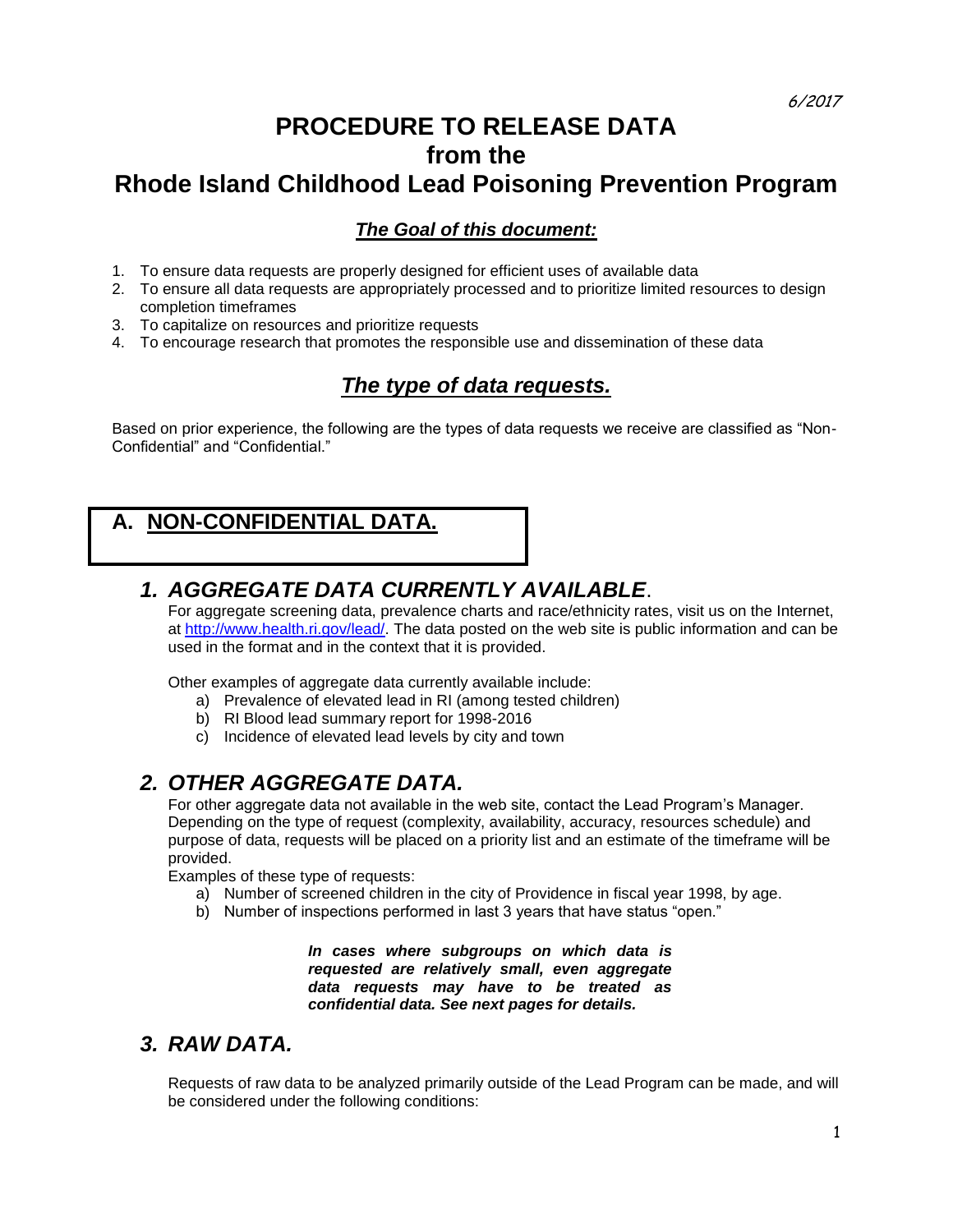- Requested data doesn't include confidential data. If it includes confidential data (e.g., last name, street address or other item that can identify individuals), see section B of this document.
- Purposes of the study/analysis/investigation are approved by the PROGRAM
- Data is currently collected and available on the database for a reasonable time period that allows study's goals to be achieved.
- Results and format of the analysis/investigation are presented to the PROGRAM for further discussions, modifications and acceptance prior to public release. In the absence of such acceptance, a disclaimer indicating the data came from HEALTH but analysis was done independent from the Rhode Island Department of Health must be included in the final documents containing data analysis results. (Example: "The authors acknowledge the assistance of the RI Department of Health in providing data used in this report. This assistance does not necessarily constitute an endorsement of the methods, opinions and conclusions in this report.")
- An agreement in terms of partnership and sharing resources to conduct data analysis exists or is made between the PROGRAM and the entity requesting data.

## *PROCESS TO RELEASE NON-CONFIDENTIAL DATA REQUESTS.*

The process for data requests is as follows:

- 1. Fill out the data request form, and submit it to the Program's Data Manager.
- 2. A response will be provided in no more than 10 working days, unless of force majeure causes.
- 3. The request will be forwarded to the unit handling data and will be processed in the priority it is received.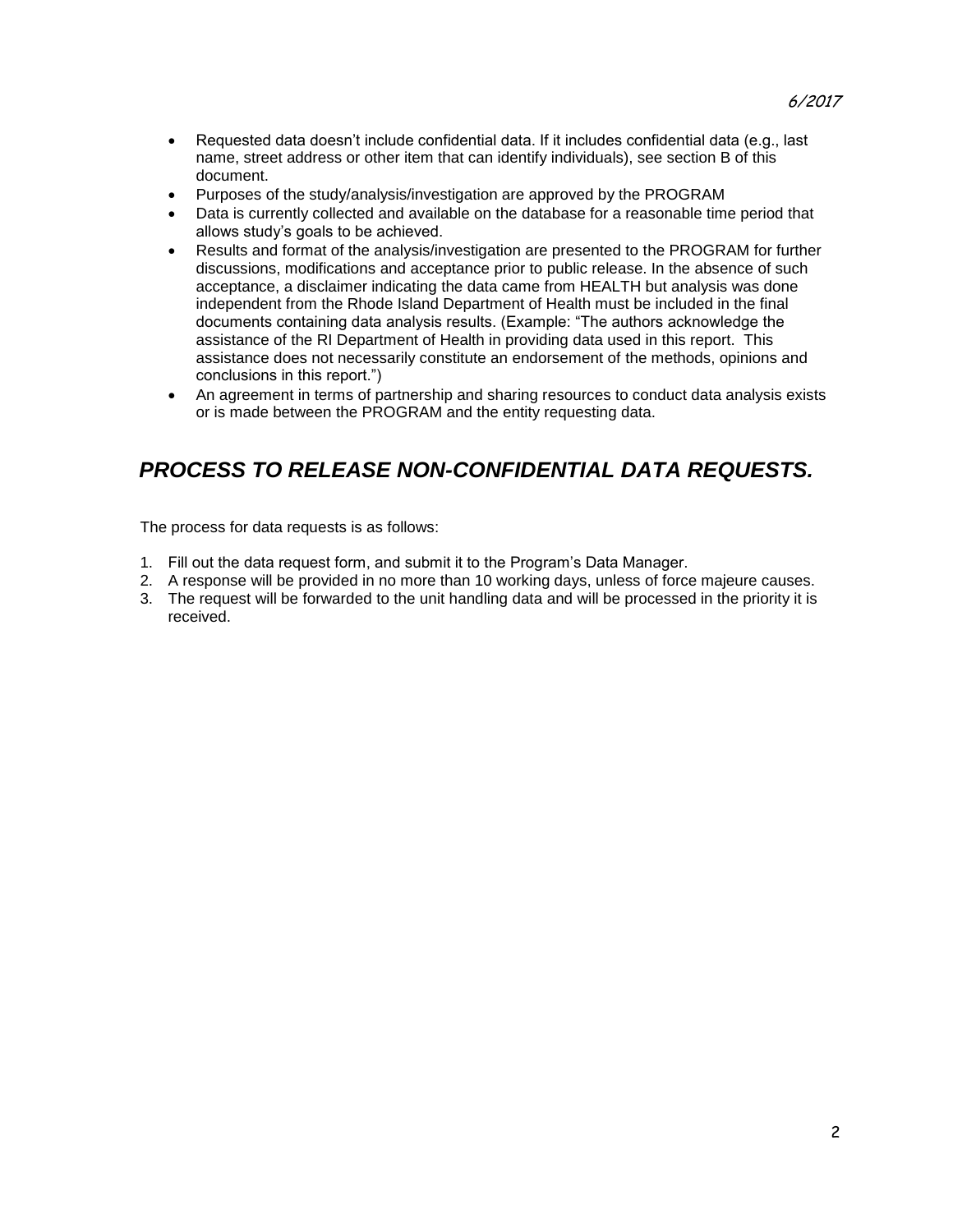#### *B. CONFIDENTIAL DATA.*

*The identity of any person (or any group of facts that tends to lead to the identity of any person) whose blood test*  result is submitted to the Rhode Island Childhood Lead Poisoning Prevention Program is confidential and shall not be *open to public inspection or dissemination. Such information shall not be available for disclosure, inspection or copying under the Freedom of Information Act or the State Records Act (?). All information for specific research purposes may be released in accordance with procedures established by the Program.* 

This section refers to data requests for purposes of epidemiological researchers and other studies, which require individually identifiable data. Examples of this type of request are:

- a) Names of children living in the city of Pawtucket and found with elevated lead levels of Pb >9 g/dl during years 1997 and 1998.
- b) Addresses of lead poisoned children in a certain geographic location. Note that individually identifiable data may include data requests that don't request name or last name.

## **B.1. REQUEST OF CONFIDENTIAL DATA.**

All requests by researchers for confidential data must be submitted in writing to the Lead Program's Epidemiologist and Program Managers. In order to consider a request, the researcher investigator must submit the following:

- 1. A completed "Data Request Form" (attached). Additional information, such as a **study protocol**, may be submitted along with the completed Data Request Form.
- 2. Methods for documenting compliance with 42 CFR 2a.4(a) through (j), 2a.6(a) and (b), 2a.7 (a) and  $(b)(1)$ ;
- 3. For additional space, include separate sheets, or request an electronic copy of the Data Request Form.

## **B.2. LEVELS OF REVIEW.**

It is desirable that you contact us for **PRELIMINARY** discussions if you are planning a study or research project. This way, we can ensure that the available data will support the study design, and that data requests are appropriately formulated.

Independent from the PRELIMINARY review, once the request for confidential data has been received, the review conducted has two levels:

- Scientific Review at the Program Level
- Review by the Institutional Review Board ("IRB") for the Protection of Human Subjects

At the Program Level, the Epidemiologist in conjunction with the Lead Management Team will conduct the scientific review, after which a response will be given. After the scientific review is completed, researcher(s) must apply to the IRB and be approved before data will be released.

## **B.3. SCIENTIFIC REVIEW AT THE PROGRAM LEVEL.**

All requests to conduct research and modifications to approved research proposals involving the use of data which includes patient identifying information shall be subject to a review to determine compliance with the following conditions:

a) the request for patient identifying information contains stated goals or objectives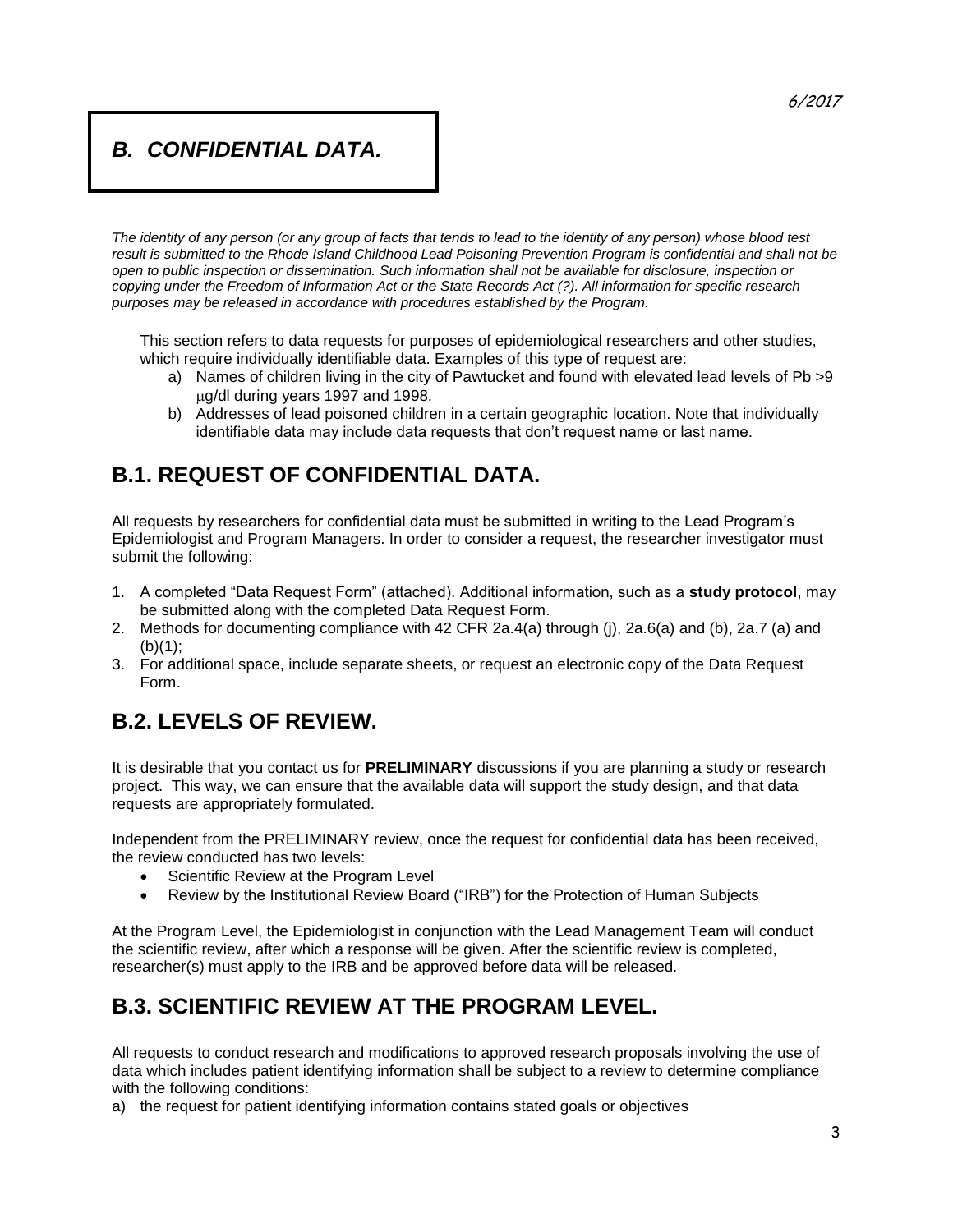6/2017

- b) the request documents the feasibility of the study design in achieving the stated goals and objectives
- c) the request documents the need for the requested data to achieve the stated goals and objectives
- d) the requested data can be provided within the time frame set forth in the request
- e) the request documents that the researcher has qualifications relevant to the type of research being conducted
- f) the research will not duplicate other research already underway using the same data when both require the contact of a patient involved in the previously approved concurrent research, and
- g) other such conditions relevant to the need for the patient identifying information and the patient's confidentiality rights because the Department will only release the patient identifying information that is necessary for research

Once the scientific review has been completed, the Program will issue a formal letter no later than 30 days after the receipt of the proposal, with recommendations that indicate either:

- Acceptance
- Acceptance with modifications
- Non-acceptance

If a communications is issued with "Acceptance," the process will continue to the second level of review, or IRB review (see section B.4).

Non-accepted requests may be revised and resubmitted, in which case the process will go back to step specified in item B.2. Reasons for non-acceptance include, but are not limited to, the following:

- security measures are unsatisfactory in the opinion of the Program,
- data requested is unavailable or unreliable in the opinion of the Program,
- the stated purpose does not meet the Program's mission statement,
- the Program is unable to provide the data in the requested format,
- the applicant is not an accredited or licensed research institution, a government agency, university research center or private research firm, or,
- the information can not be provided by the requested date.

## **B.4. THE IRB REVIEW.**

For information on the IRB process, timeframes and others, see the IRB protocol available at [http://www.health.ri.gov/topics/irb.php](http://www.health.state.ri.us/irb.htm) or contact the Rhode Island Department of Health, Margaret Gradie at (401) 222-5952 or Margaret.gradie@health.ri.gov

## **B.5. ACCEPTANCE TO RELEASE CONFIDENTIAL DATA.**

The Program will enter into information agreements for all approved research requests that have also been approved by the IRB. These agreements shall specify the information that is being released and how it can be used in accordance with the standards in the Scientific Review section. In addition, the researcher shall include an assurance that:

- a) use of data is restricted to the specifications of the protocol,
- b) any and all data which may lead to the identify of any patient, research subject, physician, other person, or hospital is strictly privileged and confidential and the researcher agrees to keep all such data strictly confidential at all times,
- c) all officers, agents and employees will keep all such data strictly confidential. The researcher will communicate the requirements of this section to all officers, agents and employees, will discipline all persons who may violate the requirements of this section, and will notify the Program in writing within 48 hours after any violation of this section, including full details of the violation and corrective actions to be taken,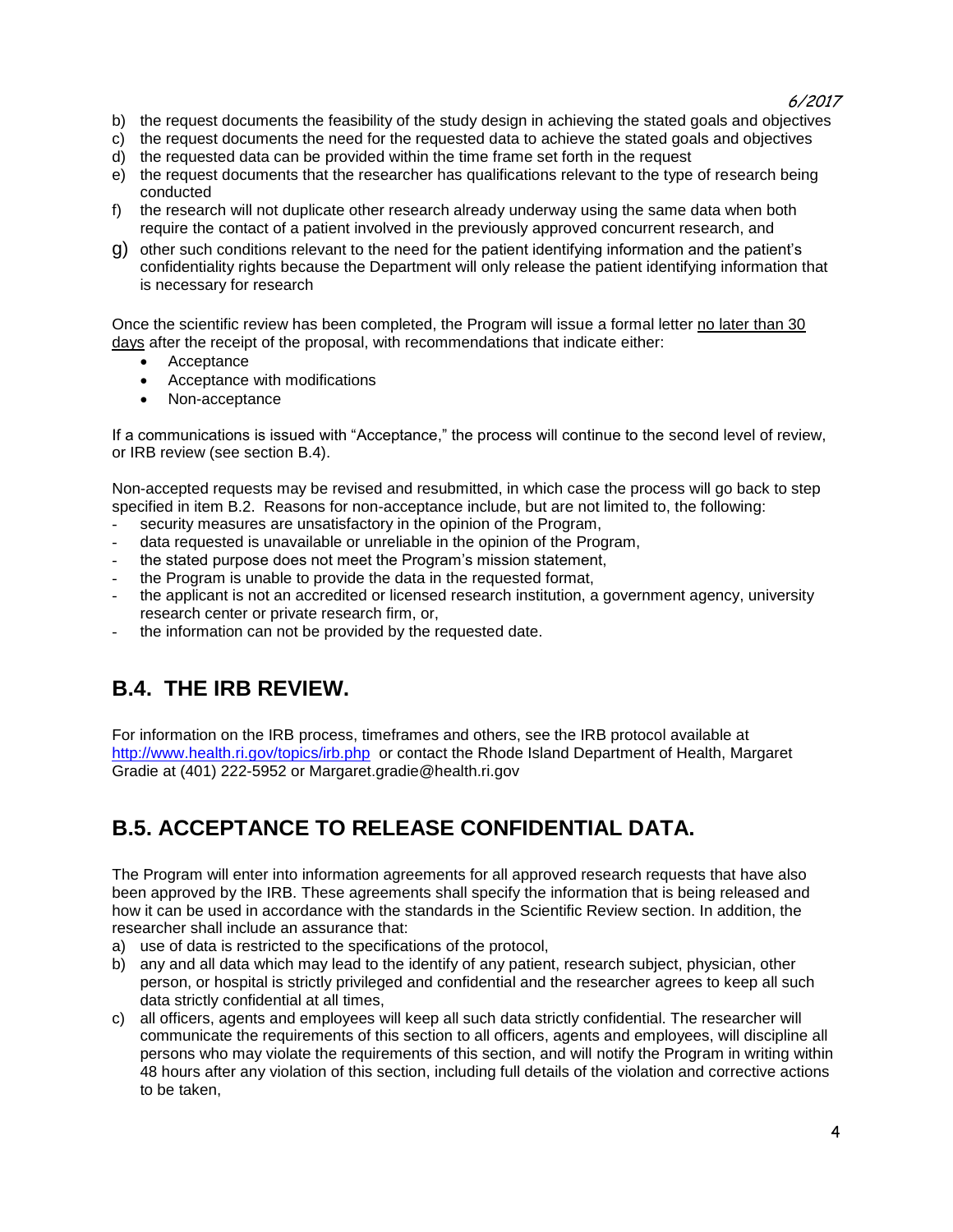- d) all data provided by the Program pursuant to the agreement may only be used for the purposes named in the agreement and that any other or additional use of the data may result in immediate termination of the agreement by the Department, and,
- e) all data provided by the program pursuant to the agreement is the sole property of the Program and may not be copied or reproduced in any form or manner, except for research use by the researcher, and that all data, copies and reproduction of the data made for the researcher's internal use shall be returned to the Department upon termination of the agreement.

Any departures from the approved protocol must be submitted in writing and approved by the Program in accordance with subsections c) and d) of this Section prior to initiation. No identifying information may be released by a researcher to a third party.

*Note: The Childhood Lead Poisoning Prevention Program reserves the right to adjust, modify and/or update the present document at any time. Please contact us if you have questions about the information contained here.*

#### 6/2017